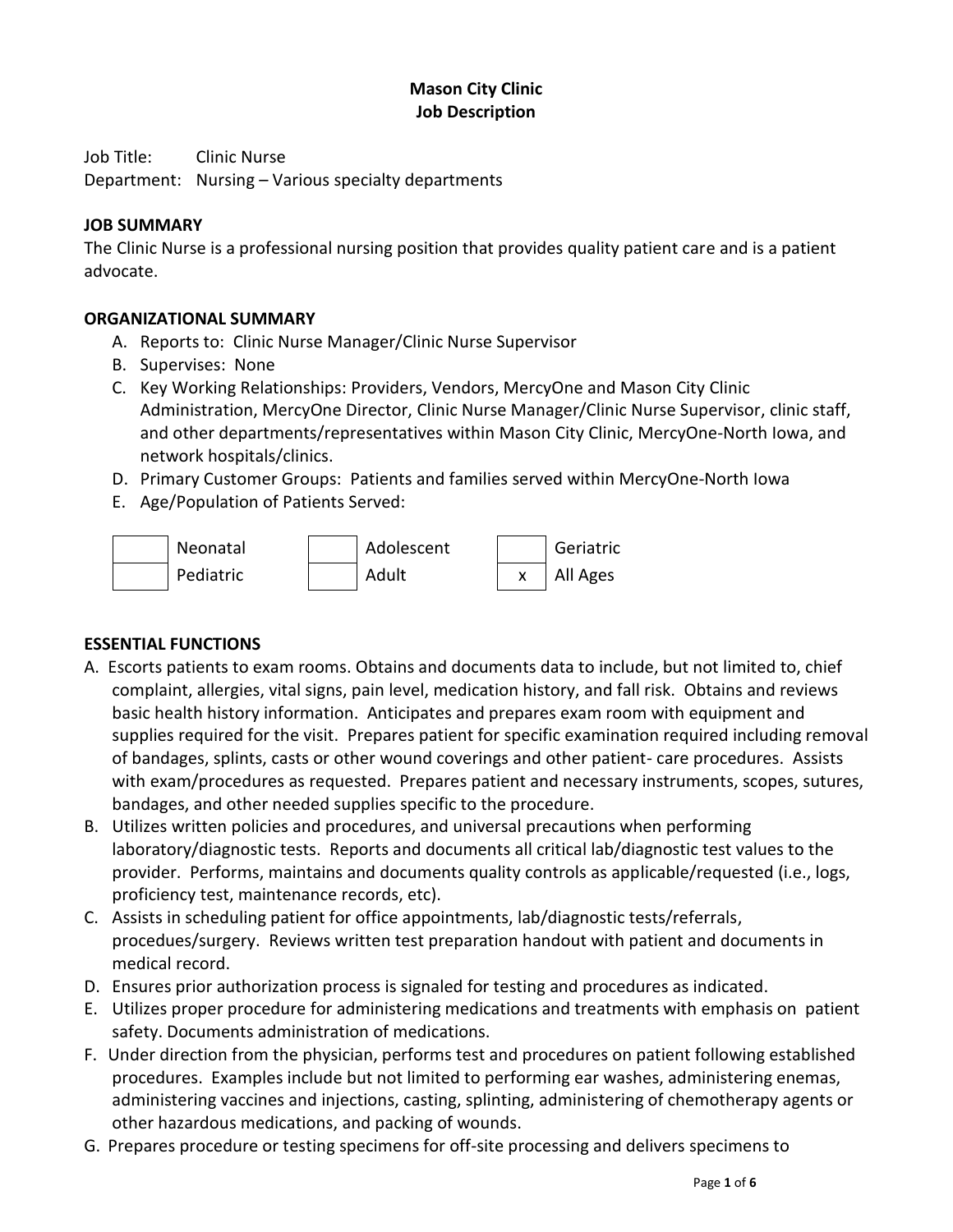appropriate place for processing. Retrieves specimen reports, updates provider with results, and ensures patient is notified of results.

- H. Documents notification/follow-up of phone messages under direct supervision of a provider.
- I. Maintains a positive working relationship with co-workers, medical staff, and personnel of other departments, and assists customers as necessary
- J. Assists in cost containment by maintaining an adequate quantity of supplies in work stations and exam/procedure rooms, (lab also if applicable).
- K. Assists in assessing patient's/family's knowledge of health/illness. Assists in providing patient/family education by assisting in developing, implementing, and evaluating teaching plan.
- L. Supports Process Excellence concepts and participates in continuous process improvements to ensure quality patient care and improve customer satisfaction
- M. Documents patient complaints and symptoms. Assists with implementation of nursing interventions, medical interventions, and evaluation process of planned interventions. Facilitates communication among all team members regarding the patient's plan of care. Assists with Providers plan and evaluation of medical interventions.
- N. Maintains required department confidentiality and abides by HIPPA regulations.
- O. Takes an active role in enhancing ability to carry out job functions through personal and professional/job-related growth and development, and participates in medical center and/or departmental education programs.
- P. Supports and abides by all departmental, and safety policies and procedures. Proactively identifies safety concerns surrounding the work environment.
- Q. Performs other responsibilities as requested by nursing manager/nursing supervisor/other members of the management team.

## **ADDITIONAL FUNCTIONS**

- A. Participates in the training, orientation, and education of new employees.
- B. Serves as clinical resource person for patients, other clinic staff, and providers.
- C. Functions as a team member by providing back up when needed.

#### **POSITION QUALIFICATIONS**

A. Education:

- 1. Graduate of a school of nursing is required.
- 2. A current Iowa License as a Practical Nurse or Registered Nurse is required.
- B. Experience:
	- 1. Six months of experience in an ambulatory setting preferred.
	- 2. Additional experience involving computerized data equipment is preferred.
- C. Special Skills and Competencies:
	- 1. Communication skills with the ability to maintain and display professionalism with customers and coworkers.
	- 2. Organizational skills and attention to detail.
	- 3. Flexibility and adaptability.
	- 4. Skills in preparing records and documenting in the EMR including good typing skills.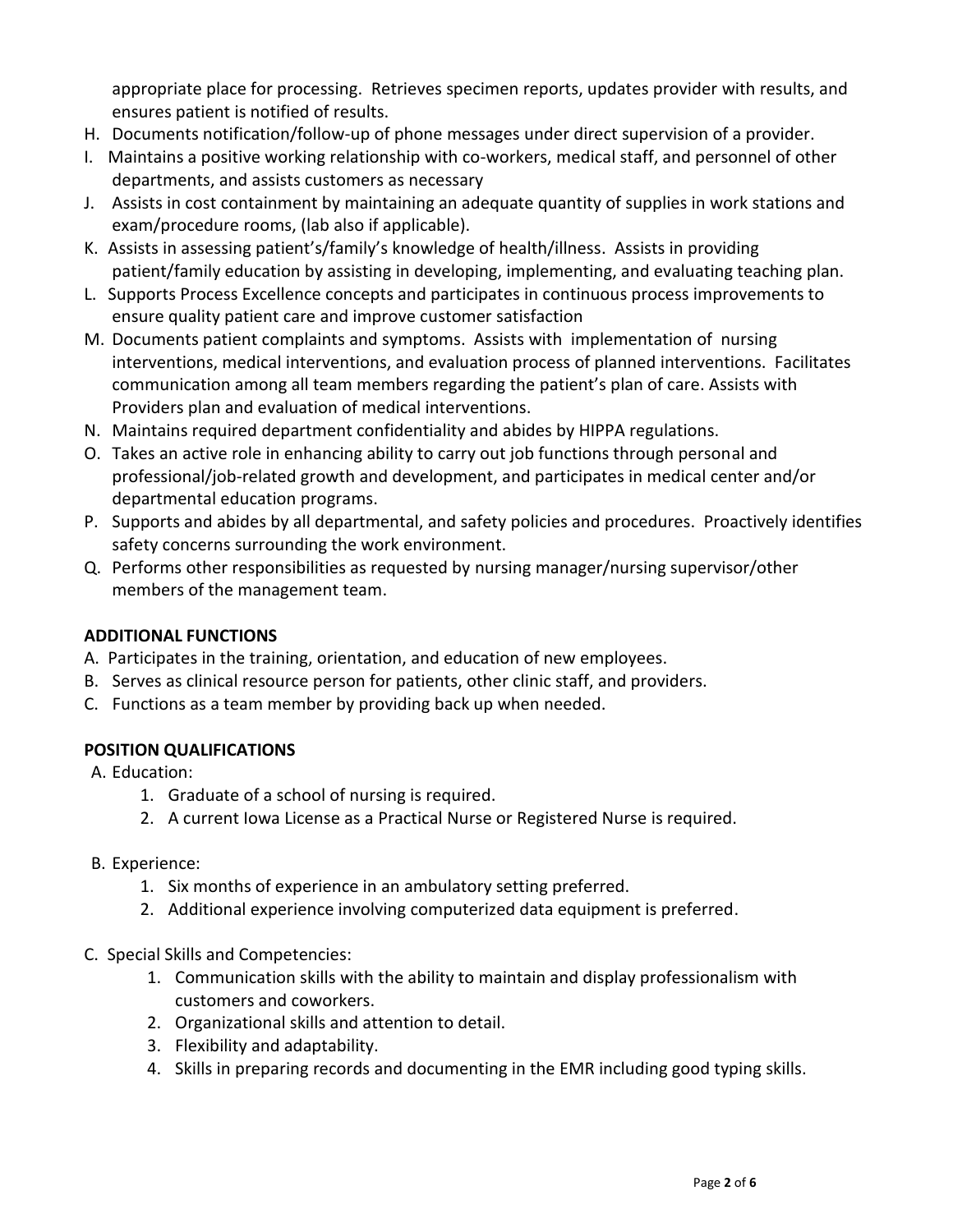| <b>Completes Mandatory Reporting: Child and Dependent Adult Abuse requirement</b><br>X<br>within 6 months of hire and renews this requirement every 3 -years.<br>Completes Advanced Cardiac Life Support (ACLS) - American Heart Association within<br>6 months of hire and maintains current status.<br>Completes Pediatric Advance Life Support (PALS) - American Heart Association within<br>6 months of hire and maintains current status.<br>Completes Neonatal Resuscitation Program (NRP) - American Heart Association<br>within 6 months of hire and maintains current status.<br>Completes MANDT Training within 6 months of hire and maintains current status.<br>Completes Trauma Nurse Core Course (TNCC) within 6 months of hire and maintains<br>current status. | $\mathsf{x}$ | Must provide proof of Basic Life Support (BLS Healthcare Provider, American Heart<br>Association; or American Red Cross, Professional Rescuer-LIVE class only) via current<br>card prior to employment or within 60 days of hire and maintains current status. |
|--------------------------------------------------------------------------------------------------------------------------------------------------------------------------------------------------------------------------------------------------------------------------------------------------------------------------------------------------------------------------------------------------------------------------------------------------------------------------------------------------------------------------------------------------------------------------------------------------------------------------------------------------------------------------------------------------------------------------------------------------------------------------------|--------------|----------------------------------------------------------------------------------------------------------------------------------------------------------------------------------------------------------------------------------------------------------------|
|                                                                                                                                                                                                                                                                                                                                                                                                                                                                                                                                                                                                                                                                                                                                                                                |              |                                                                                                                                                                                                                                                                |
|                                                                                                                                                                                                                                                                                                                                                                                                                                                                                                                                                                                                                                                                                                                                                                                |              |                                                                                                                                                                                                                                                                |
|                                                                                                                                                                                                                                                                                                                                                                                                                                                                                                                                                                                                                                                                                                                                                                                |              |                                                                                                                                                                                                                                                                |
|                                                                                                                                                                                                                                                                                                                                                                                                                                                                                                                                                                                                                                                                                                                                                                                |              |                                                                                                                                                                                                                                                                |
|                                                                                                                                                                                                                                                                                                                                                                                                                                                                                                                                                                                                                                                                                                                                                                                |              |                                                                                                                                                                                                                                                                |
|                                                                                                                                                                                                                                                                                                                                                                                                                                                                                                                                                                                                                                                                                                                                                                                |              |                                                                                                                                                                                                                                                                |
|                                                                                                                                                                                                                                                                                                                                                                                                                                                                                                                                                                                                                                                                                                                                                                                |              |                                                                                                                                                                                                                                                                |
|                                                                                                                                                                                                                                                                                                                                                                                                                                                                                                                                                                                                                                                                                                                                                                                |              |                                                                                                                                                                                                                                                                |
|                                                                                                                                                                                                                                                                                                                                                                                                                                                                                                                                                                                                                                                                                                                                                                                |              |                                                                                                                                                                                                                                                                |
|                                                                                                                                                                                                                                                                                                                                                                                                                                                                                                                                                                                                                                                                                                                                                                                |              |                                                                                                                                                                                                                                                                |
|                                                                                                                                                                                                                                                                                                                                                                                                                                                                                                                                                                                                                                                                                                                                                                                |              |                                                                                                                                                                                                                                                                |

### **Motor Vehicle:**

| Required to operate                                                                         | MercyOne Vehicle |        | Personal Vehicle | X N/A     |
|---------------------------------------------------------------------------------------------|------------------|--------|------------------|-----------|
| Frequency of operation:                                                                     | daily            | weekly | monthly          | quarterly |
| List any special licenses or requirements for Mason City Clinic/MercyOne vehicle operation: |                  |        |                  |           |

Note: If required to operate vehicle, will need to maintain valid driver's license and provide proof of adequate insurance coverage.

## **MACHINES, TOOLS AND EQUIPMENT**

- A. (List machines, tools and equipment that serve a major function of the job, use group titles of equipment, identify unique or specialized equipment.)
- EKG
- Nebulizer • Emergency

Equipment

• Pulse Ox

• Telephone

• Computer

\_\_\_\_\_\_\_\_\_\_\_\_\_\_\_\_\_\_\_\_\_\_\_\_\_\_\_\_\_\_\_\_\_\_\_\_\_\_\_\_

- Multi-function device
- Primex Medication monitor

• Computer

• Vital sign equipment

• Department specific testing & procedure equipment

## **REVIEWED/COMPLETED BY:**

| Title                                     | <b>Name</b>          |  |  |  |
|-------------------------------------------|----------------------|--|--|--|
| Mason City Clinic Administrator           | Dana Young, MBA      |  |  |  |
| <b>MercyOne Nursing Manager Specialty</b> |                      |  |  |  |
| Clinic at Mason City Clinic               | Ruth Bierschenk, RN  |  |  |  |
| MercyOne Interim Director of              |                      |  |  |  |
| MercyOne Specialty Clinic at Mason        | <b>Charles Kelch</b> |  |  |  |
| City Clinic                               |                      |  |  |  |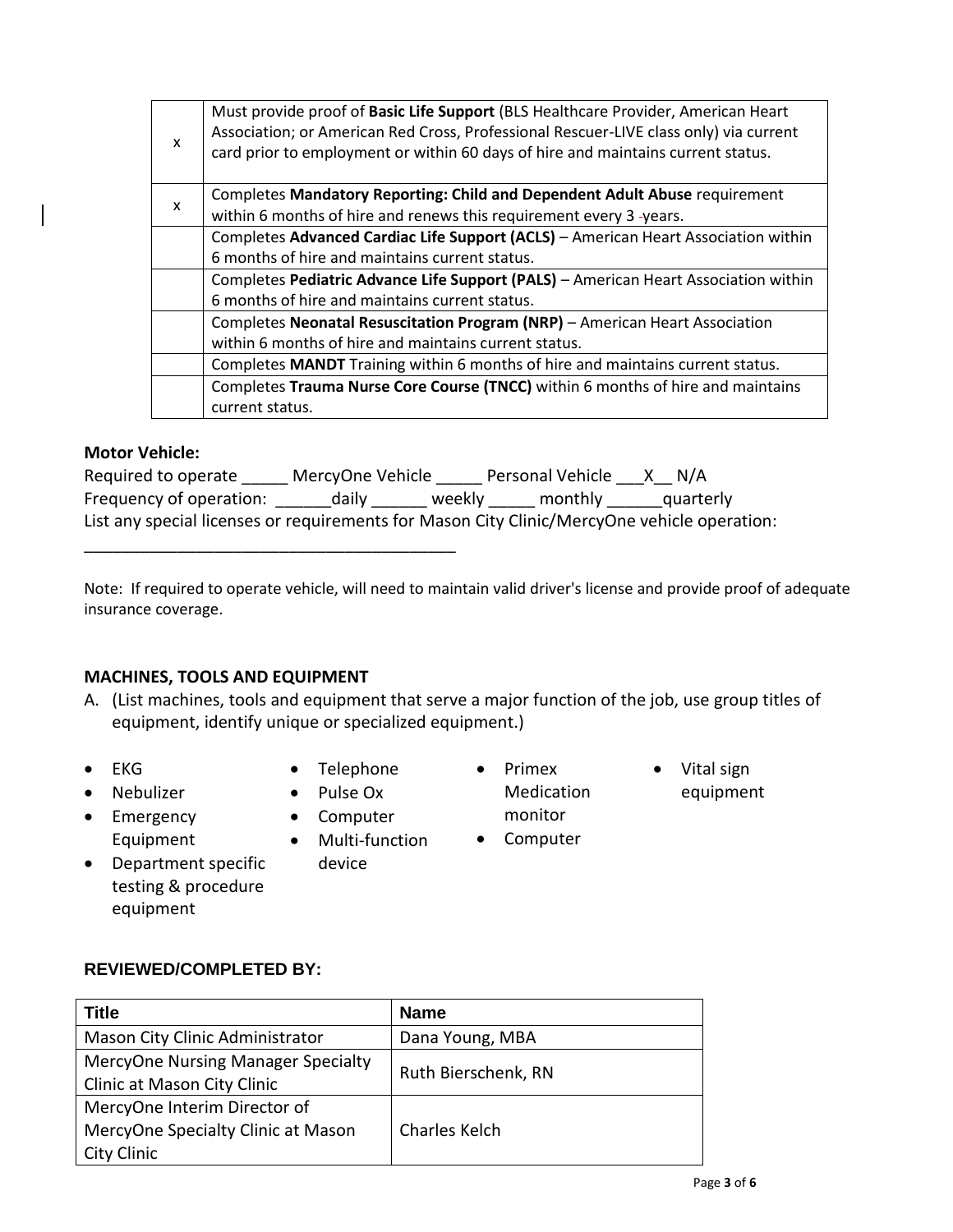#### **VII. PHYSICAL JOB DEMANDS**

| Department:<br>Nursing<br>Various Departments                                                                            | <b>Mason City Clinic</b>                                                                                                                                                                            | Position:<br><b>Clinic Registered Nurse</b>                                                                                                                                                                                                        |
|--------------------------------------------------------------------------------------------------------------------------|-----------------------------------------------------------------------------------------------------------------------------------------------------------------------------------------------------|----------------------------------------------------------------------------------------------------------------------------------------------------------------------------------------------------------------------------------------------------|
| <b>ESSEN</b> is marked with<br>an X if the particular<br>demand or category is<br>relevant to the purpose of<br>the job. | SIDE refers to the side or limb required to execute a task.<br>If it is marked E, it indicates either side, the most common<br>choice is listed first. D refers to dominant and B to both<br>sides. | <b>Frequency Ratings</b><br>Continuously- 67-100 % or 62<br>times an hour<br>Frequently $-34-66$ % or 12-62<br>times an hour<br>Occasionally $-0.33$ % or 1-12<br>times an hour<br>Rarely- 7 or less times a day (R)<br>Weekly – Once a week $(W)$ |

| <b>Physical Demands</b>     |                                    | E<br>S<br>S<br>E<br>N   | S<br>L<br>D<br>E | Rarely/<br>Weekly                      | $\mathsf{O}$<br>$\mathsf{C}$<br>$\mathsf{C}$<br>Α<br>S | Freq.              | Cont. | Max.<br>Weight<br>(lbs.) | Usual<br>Weight<br>(lbs.) | <b>COMMENTS</b>                                      |
|-----------------------------|------------------------------------|-------------------------|------------------|----------------------------------------|--------------------------------------------------------|--------------------|-------|--------------------------|---------------------------|------------------------------------------------------|
|                             | Lifting - Floor to<br>waist        | X                       |                  |                                        | 10<br>Ibs.                                             |                    |       |                          |                           |                                                      |
|                             | Lifting - Waist to<br>Shoulder     | X                       |                  |                                        | $\overline{7}$<br>lbs.                                 |                    |       |                          |                           | Chart / supplies                                     |
|                             | Lifting - Shoulder to<br>Over Head | $\overline{\mathsf{x}}$ |                  |                                        | 2<br>Ibs.                                              |                    |       |                          |                           | Supplies                                             |
|                             | Carrying - With<br>Handles         | X                       |                  | $5$ lbs.<br>Rarely                     |                                                        |                    |       |                          |                           | Nebulizer                                            |
|                             | Carrying - Without<br>Handles      | X                       |                  | 35 lbs.<br>Rarely<br>50 lbs.<br>Weekly | 15<br>Ibs.                                             |                    |       |                          |                           | Patient<br><b>Sterilization bins</b>                 |
| S                           | Pushing - Upper<br>Extremity       | X                       |                  |                                        | 10<br>Ibs.                                             |                    |       |                          |                           | Office chair 3 ft.                                   |
| T<br>${\sf R}$              | Pushing - Hip/Leg<br>Assist        | X                       |                  | 50 lbs.<br>Weekly                      | 35<br>Ibs.                                             |                    |       |                          |                           | Patient in wheelchair / Cart<br>with supplies 30 ft. |
| $\mathsf E$<br>$\mathsf{N}$ | Pulling - Upper<br>Extremity       | $\mathsf{X}$            |                  |                                        | 10<br>Ibs.                                             |                    |       |                          |                           | Office chair 3 ft.                                   |
| G<br>T<br>$\overline{H}$    | Pulling - Hip/Leg<br>Assist        | X                       |                  | 50 lbs.<br>Weekly                      | 35<br>lbs.                                             |                    |       |                          |                           | Patient in wheelchair / Cart<br>with supplies 5 ft.  |
|                             | Reach - Shoulder or<br>Above       | X                       |                  | Rarely                                 |                                                        |                    |       |                          |                           | <b>Stocking supplies</b>                             |
|                             | Reach - Shld/Above<br>extnd        |                         |                  | Weekly                                 |                                                        |                    |       |                          |                           |                                                      |
|                             | Reach - Below<br>Shoulder          | X                       |                  |                                        |                                                        | X                  |       |                          |                           | <b>Drawers</b>                                       |
|                             | Reach - Bel. Shlder<br>extnd       |                         |                  | Weekly                                 |                                                        |                    |       |                          |                           |                                                      |
|                             | Handling                           | $\pmb{\mathsf{X}}$      |                  |                                        |                                                        | $\pmb{\mathsf{X}}$ |       |                          |                           |                                                      |
|                             | Gripping                           | X                       |                  |                                        |                                                        | X                  |       |                          |                           | Blood pressures / gait belt /<br>wheelchair handles  |
|                             | Fine Finger<br>Movements           | X                       |                  |                                        |                                                        | X                  |       |                          |                           | Computer                                             |
| Е                           | Aerobic (percent)                  | $\pmb{\times}$          |                  |                                        |                                                        |                    |       | 95 %                     |                           |                                                      |
| N                           | Anaerobic (percent)                | $\pmb{\mathsf{X}}$      |                  |                                        |                                                        |                    |       | 5 %                      |                           |                                                      |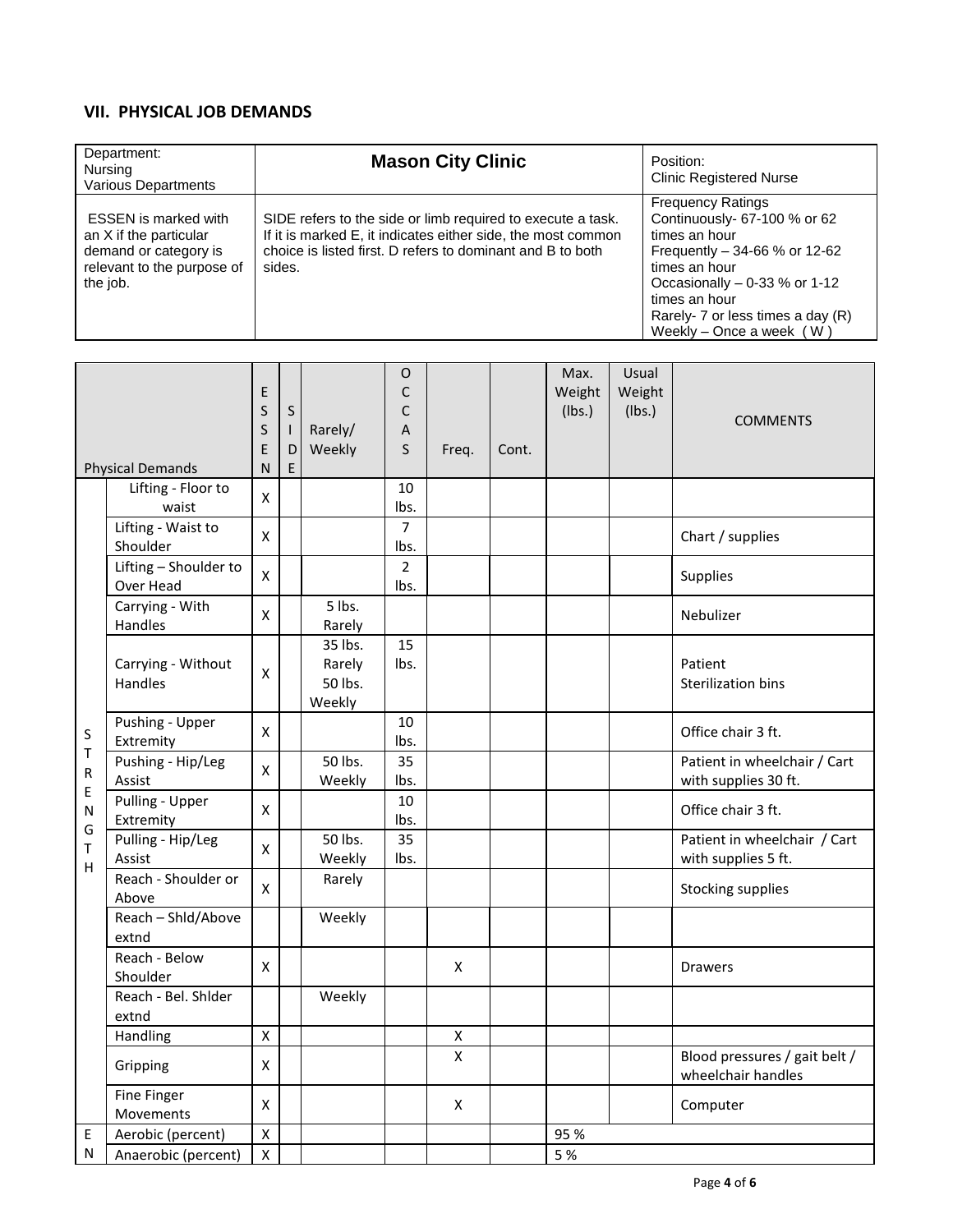|                         |                              | Ε<br>S                  | $\sf S$               |                   | $\mathsf O$<br>С<br>C |                    |                    | Max.<br>Weight<br>(lbs.) | Usual<br>Weight<br>(lbs.) | <b>COMMENTS</b> |
|-------------------------|------------------------------|-------------------------|-----------------------|-------------------|-----------------------|--------------------|--------------------|--------------------------|---------------------------|-----------------|
| <b>Physical Demands</b> |                              | $\sf S$<br>E<br>N       | $\mathsf I$<br>D<br>E | Rarely/<br>Weekly | A<br>S                | Freq.              | Cont.              |                          |                           |                 |
| R                       | <b>High Energy</b>           | X                       |                       |                   |                       |                    |                    | 95%                      |                           |                 |
| G                       | Expenditure                  |                         |                       |                   |                       |                    |                    |                          |                           |                 |
|                         | Low Energy                   |                         |                       |                   |                       |                    |                    |                          |                           |                 |
|                         | Expenditure                  | X                       |                       |                   |                       |                    |                    | 5 %                      |                           |                 |
|                         | <b>Neck - Static Flexion</b> | $\mathsf X$             |                       |                   | X                     |                    |                    |                          |                           |                 |
|                         | Neck - Static                | $\pmb{\times}$          |                       |                   |                       | X                  |                    |                          |                           |                 |
|                         | Neutral                      |                         |                       |                   |                       |                    |                    |                          |                           |                 |
|                         | Neck - Static                | X                       |                       | Rarely            |                       |                    |                    |                          |                           |                 |
|                         | Extension                    |                         |                       |                   |                       |                    |                    |                          |                           |                 |
|                         | Neck - Rotation              | $\pmb{\times}$          |                       |                   |                       | $\pmb{\mathsf{X}}$ |                    |                          |                           |                 |
|                         | Throwing                     |                         |                       |                   |                       |                    |                    | N/A                      |                           |                 |
| P                       | Sitting                      | $\pmb{\times}$          |                       |                   | Χ                     |                    |                    |                          |                           |                 |
| O                       | Standing                     | $\pmb{\mathsf{X}}$      |                       |                   |                       | $\pmb{\mathsf{X}}$ |                    |                          |                           |                 |
| S                       | Walking                      | $\pmb{\mathsf{X}}$      |                       |                   |                       | $\pmb{\times}$     |                    |                          |                           |                 |
| T                       | Climbing - Arms and          |                         |                       |                   |                       |                    |                    | N/A                      |                           |                 |
| U                       | Legs                         |                         |                       |                   |                       |                    |                    |                          |                           |                 |
| R                       | Climbing - Legs Only         | $\mathsf X$             |                       |                   | Χ                     |                    |                    | <b>Stairs</b>            |                           |                 |
| E                       | Bending/Stooping             | X<br>$\pmb{\times}$     |                       |                   | X                     |                    |                    | Patient care             |                           |                 |
|                         | Crouching                    |                         |                       |                   | X                     |                    |                    | N/A                      |                           |                 |
| $\pmb{+}$               | Kneeling<br>Crawling         |                         |                       |                   |                       |                    |                    | N/A                      |                           |                 |
|                         | Twisting                     | X                       |                       |                   |                       | X                  |                    | Patient care             |                           |                 |
| M<br>0                  | Balancing                    |                         |                       |                   |                       |                    |                    | N/A                      |                           |                 |
|                         | Running/jumping              |                         |                       |                   |                       |                    |                    | N/A                      |                           |                 |
|                         | Traveling                    | $\pmb{\times}$          |                       |                   | X                     |                    |                    | Outreach                 |                           |                 |
|                         | Work Alone                   | $\mathsf X$             |                       |                   |                       | X                  |                    |                          |                           |                 |
| G                       | Interact with Public         | $\overline{\mathsf{x}}$ |                       |                   |                       |                    | $\pmb{\mathsf{X}}$ |                          |                           |                 |
| Ε                       | Operate                      |                         |                       |                   |                       | $\mathsf{X}$       |                    |                          |                           |                 |
| Ν                       | Equip/Machinery              | X                       |                       |                   |                       |                    |                    |                          |                           |                 |
|                         | Irregular/Extended           |                         |                       |                   | Χ                     |                    |                    |                          |                           |                 |
|                         | Hours                        | $\pmb{\times}$          |                       |                   |                       |                    |                    |                          |                           |                 |
|                         | Hearing -<br>Conversations   | X                       |                       |                   |                       |                    | $\mathsf{X}$       |                          |                           |                 |
| P                       | Hearing - Other              |                         |                       |                   |                       | X                  |                    |                          |                           |                 |
| Ε                       | Sounds                       | X                       |                       |                   |                       |                    |                    |                          |                           |                 |
| R                       | Vision - Far                 | X                       |                       |                   |                       | $\pmb{\mathsf{X}}$ |                    |                          |                           |                 |
| С                       | Vision - Near                | Χ                       |                       |                   |                       | X                  |                    |                          |                           |                 |
| Ε                       | Vision - Color               | $\pmb{\mathsf{X}}$      |                       |                   | X                     |                    |                    |                          |                           |                 |
| P                       | Vision - Depth               | X                       |                       |                   |                       | $\pmb{\mathsf{X}}$ |                    |                          |                           |                 |
| Т<br>T                  | Feeling (Tactile)            | Χ                       |                       |                   | X                     |                    |                    |                          |                           |                 |
| O<br>N                  | Reading                      | $\pmb{\mathsf{X}}$<br>X |                       |                   |                       | $\pmb{\mathsf{X}}$ |                    |                          |                           |                 |
|                         | Writing                      | $\pmb{\mathsf{X}}$      |                       |                   |                       | $\mathsf X$        |                    |                          |                           |                 |
|                         | Speech                       | $\pmb{\mathsf{X}}$      |                       |                   |                       |                    | X                  |                          |                           |                 |
| W                       | Inside Work                  | $\pmb{\mathsf{X}}$      |                       |                   |                       |                    | $\mathsf X$        |                          |                           |                 |
| O                       | Outside Work                 |                         |                       |                   |                       |                    |                    | N/A                      |                           |                 |
| R                       | Hot Conditions >77           |                         |                       | Weekly            |                       |                    |                    |                          |                           |                 |
| Κ                       | deg. F                       |                         |                       |                   |                       |                    |                    |                          |                           |                 |